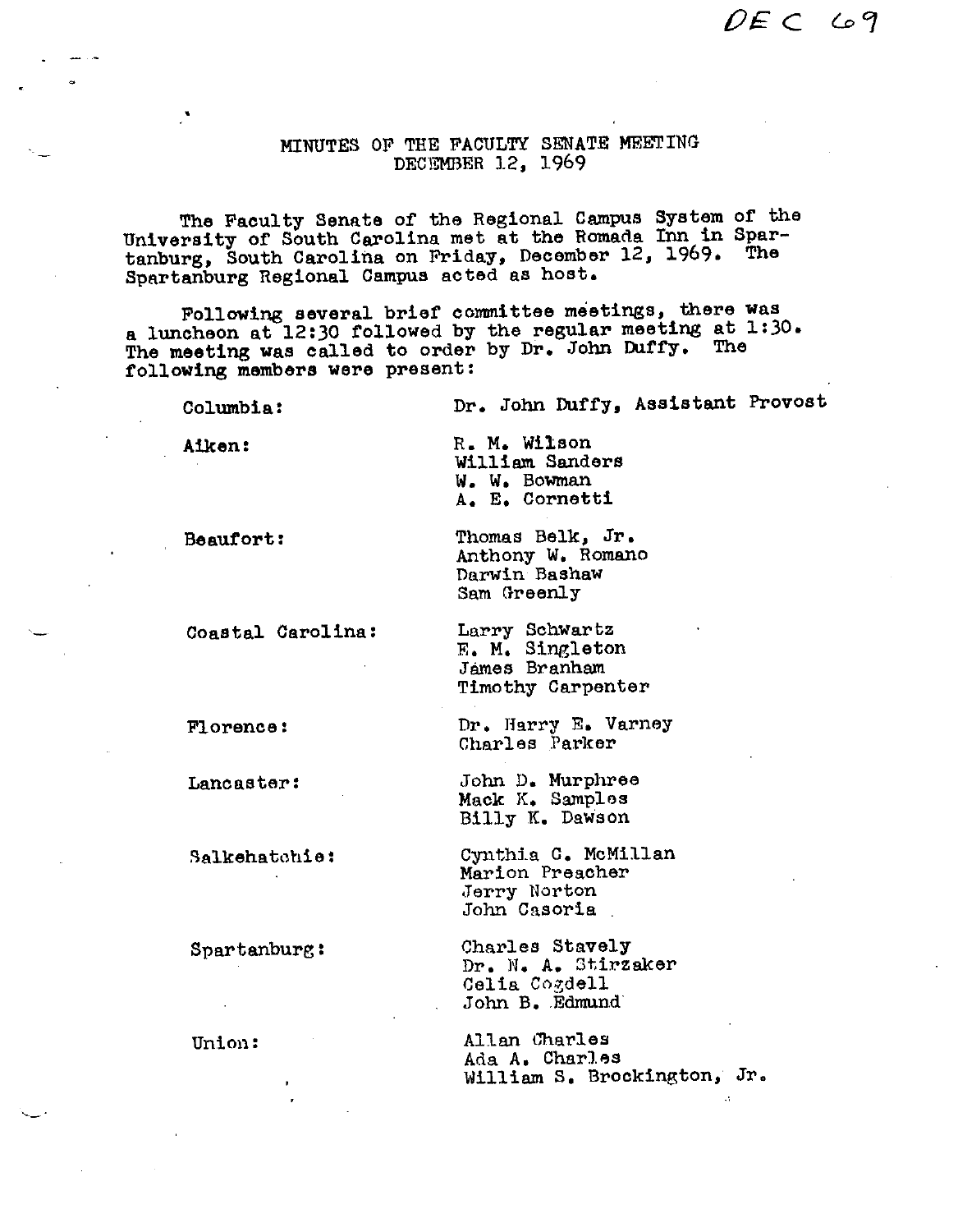Dr. John Duffy stated that Spartanburg Regional Campus had completed a satisfactory self-study for the Southern Association. He added that the other reeional campuses should plan to update their self-studies of 1968 and plan to have them complete by the end of January 1970,

Dr. Duffy went on to say that, on the matter of textbook selection at the regional campuses, the faculty should confere with their department on the main campus then go to their respective director and notify him of any changes in choice of texts. He then turned the meeting over to James Branham, co-chairman.

Mr. Branham called for committee reports:

l. Courses, Curriculum, Admissions, and Educational Programs Committee:

Billy Dawson, committee chairman, recommended that on the matter of admissions policies each campus should consider setting its own guidelines based primarily on the standards set by the main campus,

Dr. Duffy added that the regional campuses would soon be able to set their own adraissions guidelines so as to better serve their respective communities.

2, Faculty Welfare and Related Matters Connnittee:

William Brockington, committee chairman, proposed that thought and planning be given to a complete program for faculty professional growth, which includes the following features:

- A. Reduced fees on a scale with graduate assistants, which is \$10.00 per course with a minimum (sic) fee of' \*30.00, for all courses taken at the University of South Carolina.
- B. Recommend reciprocal agreements for reduced fees with other in-state graduate schools (a policy in line with current cooperative efforts).
- c. Reconnnend that each regional campus investigate the possibility of the creation of a private loan fund from which faculty members can draw in order to advance his education and training. The conditions of the loan and repayment should be under the . jurisdiction of the individual campus.

Dr. Duffy' added that there is a strong possibility of getting reduced tuition fees for regional campus faculty.

I -

-·~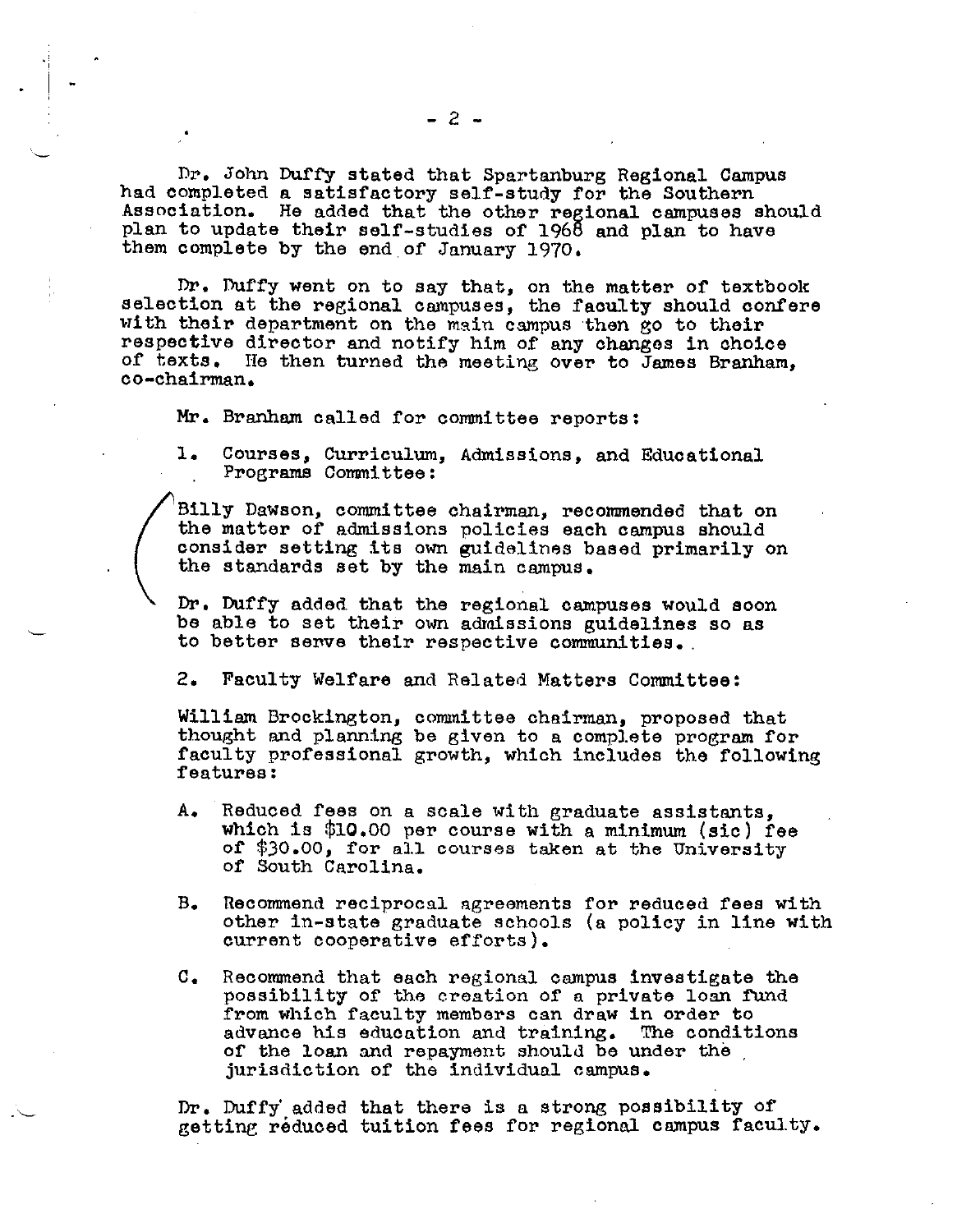There was some question raised as to the relationship between the regional campus faculty with rank and their colleagues on the main campus. Mr. Branham asked that Dr. Duffy clarify this matter at the next meeting.

3. Library Committee:

 $\setminus$ .

Ray Wilson, committee member, reported on the committee's December 6, 1969 meeting with Kenneth Toombs, Director of University Libraries, and Mrs. Marie Hallman, College of General Studies Librarian. He stated the following improvements are being made by the library in Columbia to further facilitate their service of the regional campus libraries:

- A, A faster ordering/processing system has been instituted,
- B. A new employee will be added to Mrs, Hallinan's staff.
- C. A periodical catalogue file is being prepared for the regional campus libraries.
- D. Binding of periodicals on the regional campuses will begin in  $1970.$

Mr. Wilson added the following recommendations for consideration by each regional campus:

- A, Consider using Choice, a periodical containing book reviews and· complete bibliographical information on the books, as a source for book orders,
- B. Submit complete bibliographical information on book orders, including the LC number.
- C, Encourage your students to use their library more,
- D. Consider activating a Library Committee on your campus.
- E, Consider stopping by the College of General Studies Library when in Columbia to.check for books that may be processed and are waiting to be shipped to your campus.

Mr. Wilson added that Mr. Kenneth Toombs would be invited to the next Faculty Senate meeting.